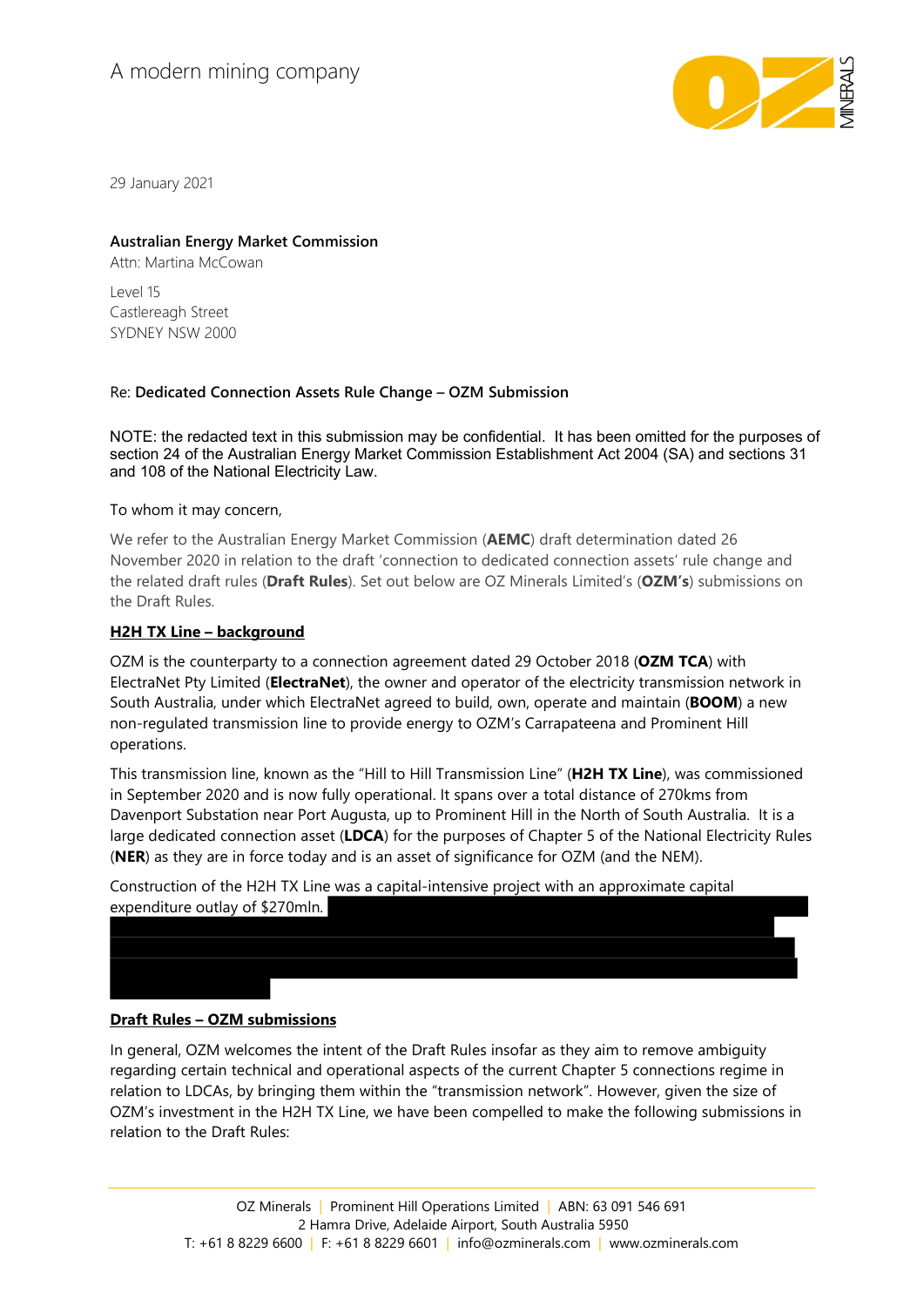(a) **grandfathering of existing assets:** it has come to our attention that the Draft Rules do not adequately address the grandfathering of LDCAs constructed under connection agreements entered into post 30 June 2018, being the commencement date of the transmission connection and planning arrangements rule change which introduced the LDCA regime (TCAPA Rule Change).

We understand that this is the case because the AEMC was not aware of the status of the H2H TX Line project (H2H Project) at the time the Draft Rules were prepared and published. It is likely the AEMC was not aware of the H2H Project status, because the H2H TX Line was categorised by ElectraNet as a LDCA under the existing LDCA regime (i.e. after the Draft Rules were published).

However, because OZM entered into the OZM TCA with ElectraNet after 30 June 2018, OZM should be able to rely on the LDCA access regime that was in force as at the date of that agreement. Without appropriate grandfathering provisions, the Draft Rules create risk for OZM, in that they create ambiguity as to how third-party access and cost sharing arrangements will apply to the OZM TCA and the H2H TX Line moving into the future.

Because the AEMC was not aware of the H2H Project status at the time the Draft Rules were prepared and published, this is likely to be an unintended consequence of the Draft Rules. Regardless, subject to our comments below, we submit that the Draft Rules need to be amended in order to contain appropriate grandfathering provisions for the OZM TCA and the H2H TX Line in order to protect the rights and interests of OZM and enable the Draft Rules to align with the National Energy Objective (NEO); and

(b) cost sharing and negotiating principles: at the time the LDCA access regime in the TCAPA Rule Change was developed, it was acknowledged that in order to have a workable third-party access regime for LDCAs, the owner of such assets needed to be bound by equitable cost sharing principles which were expressly written into the NER. The Draft Rules seem to undo this, by removing the express requirement for "designated network asset" (DNA) owners to comply with the cost sharing principles currently contained in Items 5 and 6 of Schedule 5.11 to the NER where third-party access is granted.

Although the intent of the special access regime proposed for DNAs is to protect existing connecting parties, in our view removing these express cost sharing principles creates unacceptable investment risk for connecting parties where they are the first to connect to a non-regulated LDCA (or DNA) and they have effectively underwritten the capital expense required to construct that asset. This risk is contrary to the purpose and intent of the NEO and we submit that the Draft Rule needs to be changed in order to expressly require TNSPs to equitably share the costs of such assets between all users.

We have decided it is appropriate (and necessary) for us to make submissions on this second item despite the fact that the OZM TCA is already in place, as there is currently uncertainty as to how the Draft Rules (including any grandfathering provisions that the AEMC deems suitable) could impact cost sharing in relation to the H2H TX Line in the future. In any event, our submissions will also be relevant for future NEM projects and we trust that they will assist in finalising this rule change process.

Our submissions in relation to the above items and our reasoning in relation to them are set out in the Attachment to this letter for consideration by the AEMC. At this stage we have opted to keep our reasoning brief however, we would be very happy to provide more detail if required.

Finally, we note that if our submissions on cost sharing and negotiation principles in Item 2 of the Attachment were to be accepted by the AEMC and reflected in the new rules in order to provide OZM with certainty regarding equitable terms of future access and cost sharing requirements for the H2H TX Line and our other interests (such as existing performance standards and metering arrangements)

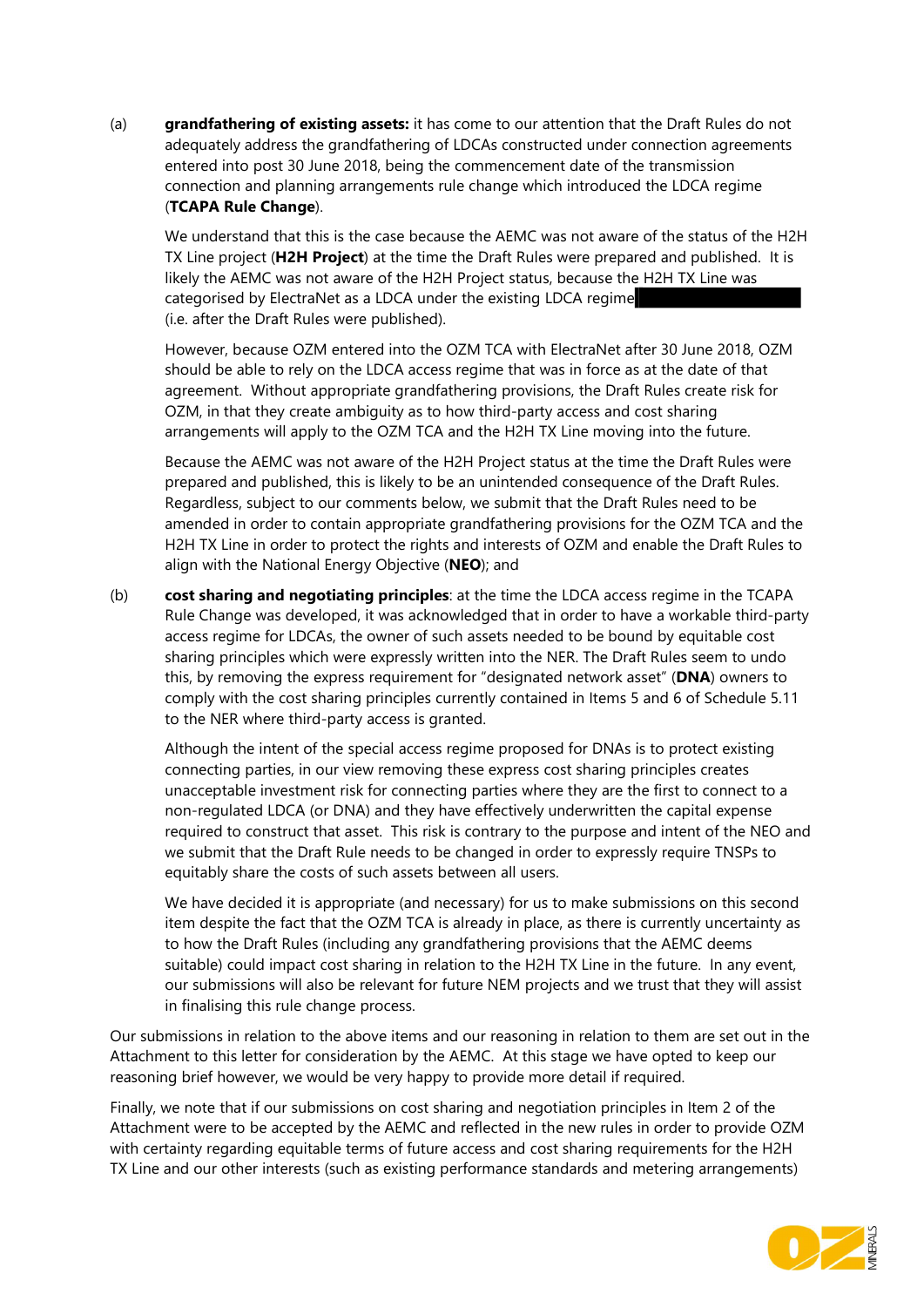were not detrimentally impacted, grandfathering may not be needed to the extent we have suggested in Item 1 of the Attachment. In this regard, please see our comments in Items 2.1 to 2.3 of the Attachment.

We'd like to take this opportunity to thank you for your due consideration of our submissions. If you'd like to discuss the contents of this letter (or the attached submissions) please do not hesitate to contact Jason Camery on 0428 745 430.

Warm regards,

 $\mathcal{A}$ 1 .

Gabrielle Iwanow General Manager, Prominent Hill OZ Minerals

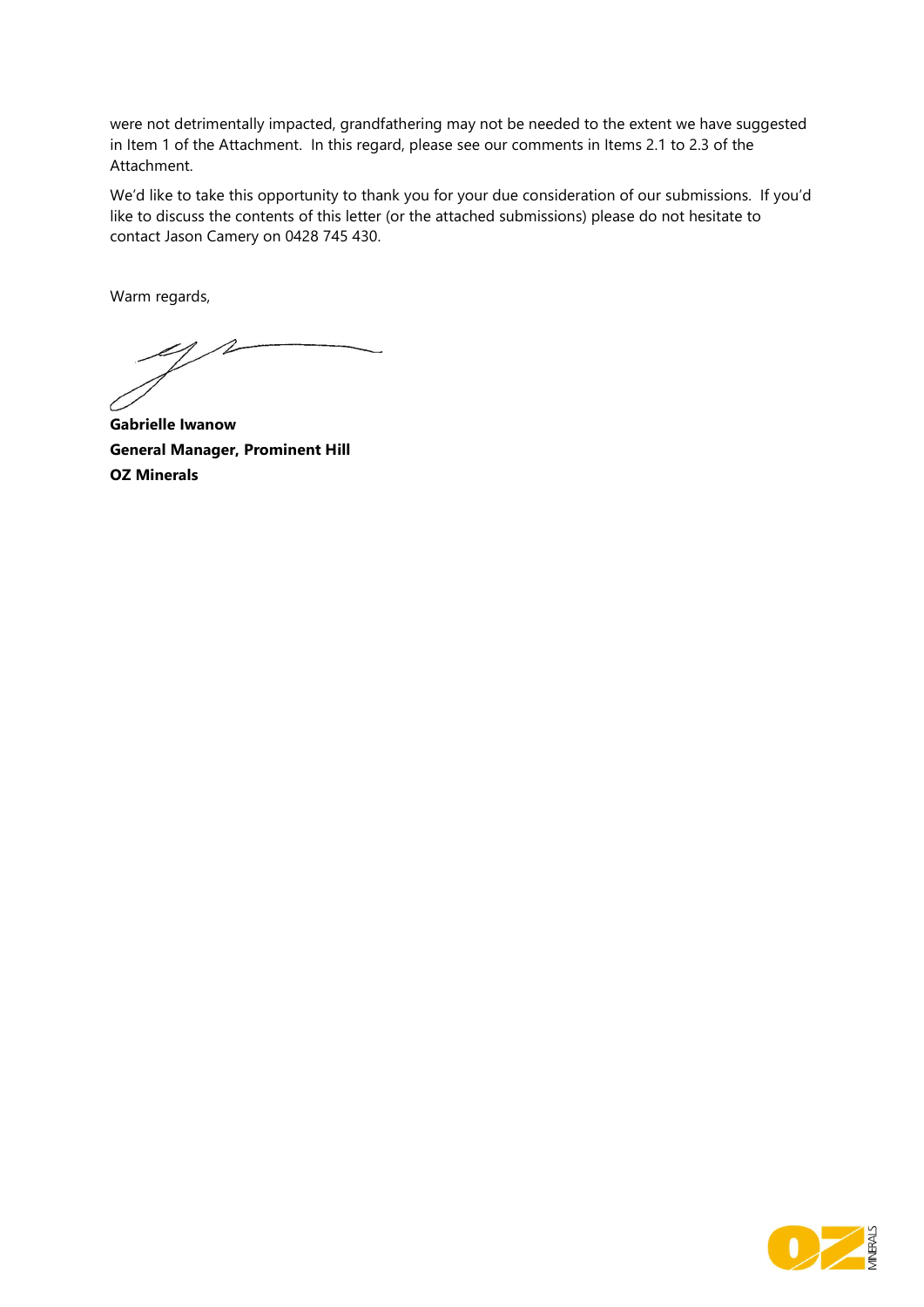## ATTACHMENT - CONNECTION TO DEDICATED CONNECTION ASSETS RULE CHANGE – OZM SUBMISSIONS

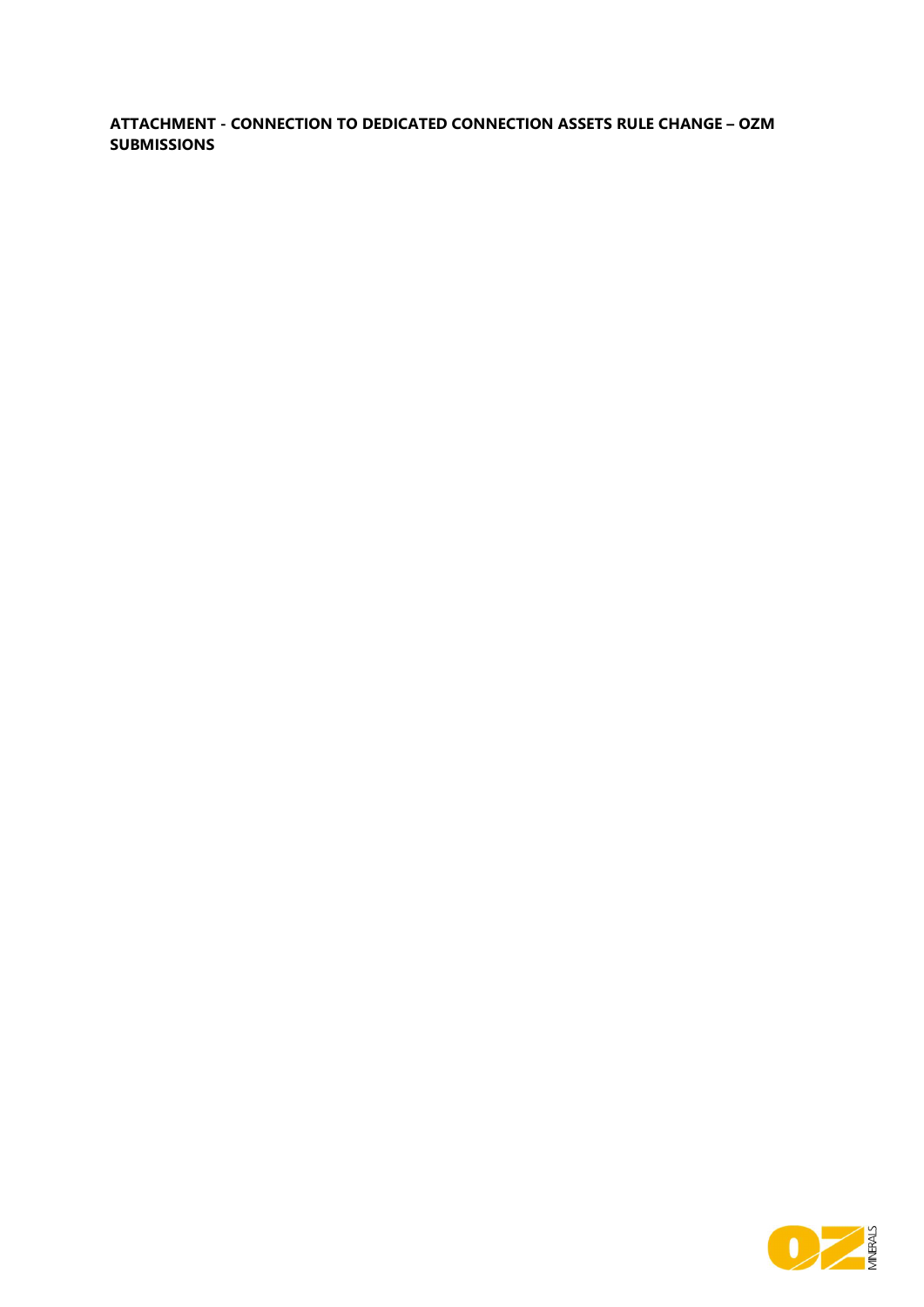NOTE: the redacted text in this submission may be confidential. It has been omitted for the purposes of section 24 of the Australian Energy Market Commission Establishment Act 2004 (SA) and sections 31 and 108 of the National Electricity Law.

## Item 1: Grandfathering of existing connection agreements

## Facts/Background

1.1 OZM entered into the OZM TCA for ElectraNet to BOOM the H2H TX Line

. The H2H TX Line spans

for approximately 270kms and cost ElectraNet approximately \$270mln (capital expenditure) to construct.

- 1.2
- 1.3 At the time OZM entered into the OZM TCA with ElectraNet, the decision was made by OZM to have ElectraNet BOOM the H2H TX Line (rather than OZM owning and operating the OZM TX Line itself) for a number of reasons. The main reasons which are relevant to this submission were as follows:
	- (a) ownership, operation and maintenance of high voltage transmission assets is not core business for OZM and it was considered to be preferable for the H2H TX Line to be owned, operated and maintained by an electricity transmission infrastructure expert; and
	- (b) as owner and operator of the South Australian electricity transmission network, ElectraNet was better placed to manage the connection of third parties (Subsequent TNUs) to the H2H TX Line in the future and importantly, to facilitate related cost sharing arrangements.
- 1.4 OZM entered into the OZM TCA on the basis that where possible (or appropriate given OZM's operational demand outlook at the time and provided OZM's required power transfer capability would not be prejudiced), OZM would support the connection of certain Subsequent TNUs to the H2H TX Line in order to reduce the charges payable by OZM to ElectraNet for access to the H2H TX Line

and therefore improve the efficiency of OZM's operations.

- 1.5 The OZM TCA was entered into after the commencement of the rules created by the TCAPA Rule Change. As such, at the time the OZM TCA was entered into (and as at the date of this submission), Chapter 5 of the NER required ElectraNet to:
	- (a) publish an AER-approved LDCA access policy (LDCAAP) on its website following categorisation of the H2H TX Line as a LDCA, covering each of the items as required by r 5.2A.8 of the NER (including the cost sharing principles in Items 5 and 6 of Schedule 5.11 to the NER as they apply to LDCA services); and
	- (b) comply with such LDCAAP in the context of third-party access to the H2H TX Line (i.e. when a Subsequent TNU applies to ElectraNet for access to LDCA services).

## OZM Submission

## **Summary**

- 1.6 The Draft Rules do not contemplate that any LDCAs are in existence (or under contract) which are subject to Chapter 5 of the NER as it was in force as at 30 June 2018, being the effective date of the TCAPA Rule Change. As mentioned above in our covering letter, we understand this is because the AEMC was not fully aware of the H2H Project status at the time the Draft Rules were published.
- 1.7 In order to address this, we submit that the Draft Rules need to be amended in order to properly contemplate the existence of the OZM TCA and the H2H TX Line. Subject to our comments set out below, we submit that these amendments should:
	- (a) 'grandfather' the OZM TCA and the H2H TX Line, to provide that they remain subject to the existing r 5.2A.8 and Schedules 5.11-12 of the NER as in force today; and

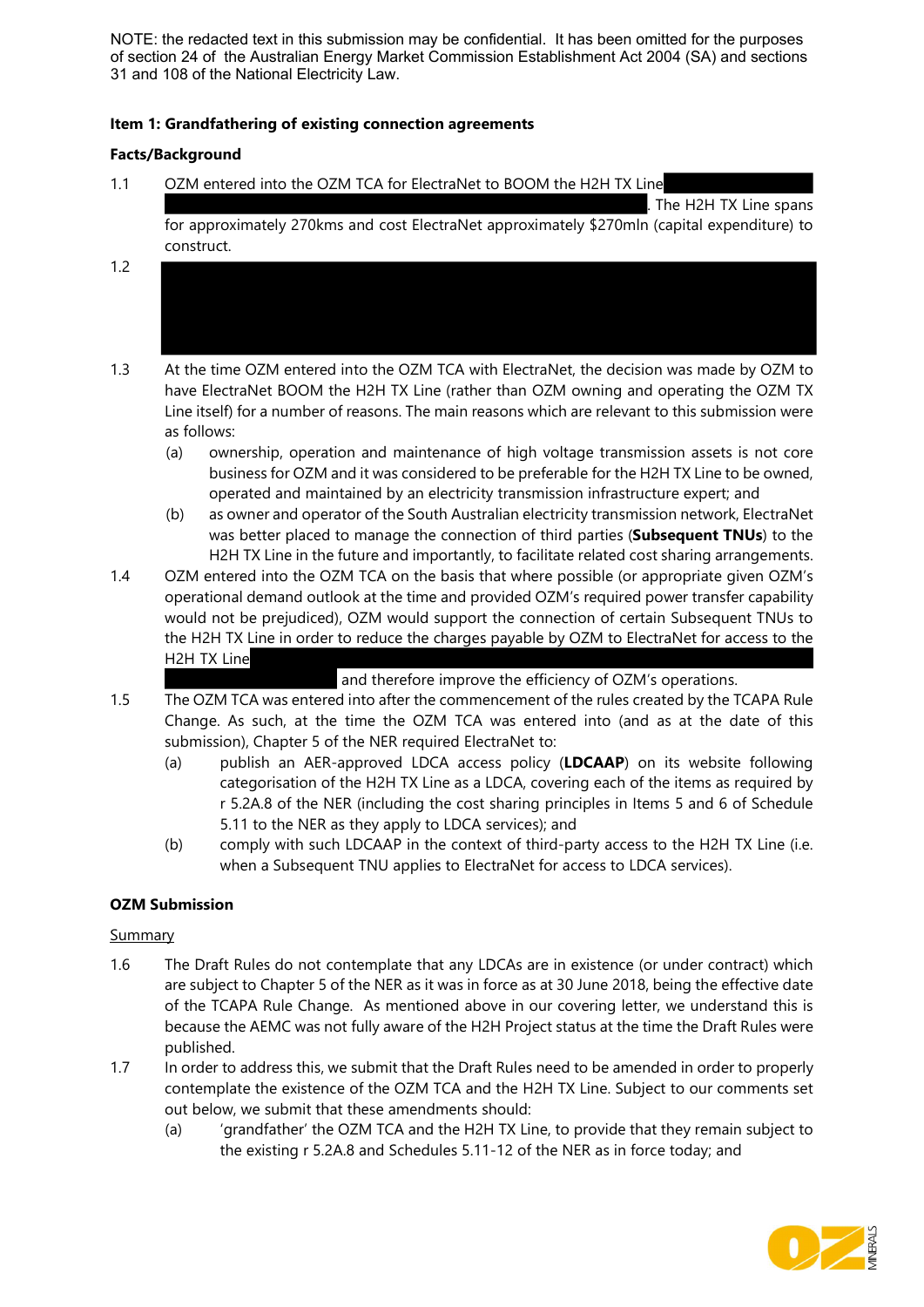- (b) insert transitional provisions providing that the other changes in the Draft Rules relating to boundary points, TNCPs, boundary point losses and metering:
	- (i) will apply in relation to Subsequent TNU connections to the H2H TX Line in the future (in order to help facilitate such connections); but
	- (ii) only on the proviso that OZM's performance standards and metering installations will not be impacted as a result.

## OZM's preference for grandfathering

- 1.8 We understand that the H2H TX Line is the only LDCA connected to the NEM that is subject to the rules introduced by the TCAPA Rule Change. Because it is the only LDCA in this category, one way to address the grandfathering issue could potentially be to provide in the final rules which are passed as a result of the Draft Rules (Final Rules) that neither the Final Rules nor the rules created by the TCAPA Rule Change apply to the OZM TCA and the H2H TX Line.
- 1.9 This would categorise the H2H TX Line as a pre-TCAPA Rule Change asset and essentially leave the parties to their own devices in negotiating the terms of third-party access to the H2H TX Line in the future. From OZM's perspective, this would be an undesirable outcome as it would:
	- (a) place ElectraNet in a stronger negotiating position (relative to OZM) when negotiating terms of access and cost sharing in relation to the use of the H2H TX Line by Subsequent TNUs in the future;
	- (b) place OZM in a position where it is exposed to opportunistic behaviour, by reducing the level of transparency available to OZM in relation to the terms of access ultimately provided by ElectraNet to Subsequent TNUs in relation to the H2H TX Line;
	- (c) leave terms of access open for negotiation, and therefore reduce the likelihood that a suitable Subsequent TNU could seamlessly connect to the H2H TX Line in the future and reduce OZM's operational expenses; and
	- (d) be contrary to the NEO, by sending unfavourable investment signals to future investors in material NEM connected assets (as a result of risk posed by perceived regulatory instability).
- 1.10 As at the date of the OZM TCA, OZM was entitled to the benefit of the current r 5.2A.8 of the NER and ElectraNet's obligation to publish (and comply with) a LDCAAP containing the pricing and cost sharing principles in Schedule 5.11 and 5.12 (in particular Items 5 and 6 of Schedule 5.11 as they apply to LDCAs) in its negotiations with Subsequent TNUs at the time they seek access to the H2H TX Line.
- 1.11 If OZM was to lose the benefit of these provisions, there would be no express NER requirement for ElectraNet to (i) charge an equitable (or equal) amount to any Subsequent TNU for access to the H2H TX Line; or (ii) pass through to OZM the cost benefits received by ElectraNet when it connects a Subsequent TNU to the H2H TX Line. As a result, OZM would be in a considerably weaker negotiating position in relation to Subsequent TNU access to the H2H TX Line assets (being assets owned by ElectraNet, but which are wholly being paid for by OZM).
- 1.12 This could have 2 undesirable and inequitable effects:
	- (a) initially, it could enable ElectraNet (whether intentionally or inadvertently) to achieve a windfall gain by enabling ElectraNet to use transmission assets underwritten (and paid for by OZM) to connect Subsequent TNUs to its transmission network in exchange for material charges; and
	- (b) secondly, it could enable Subsequent TNUs to establish a connection to the transmission network which has been subsidised by OZM as the original connecting party to the H2H TX Line, because ElectraNet could potentially connect a Subsequent TNU in exchange for inequitable charges (compared to the charges paid by OZM).
- 1.13 It is important also to give due consideration here to the fact that the OZM TCA is already in place and the H2H TX Line is already operational. As such, OZM's opportunity to negotiate a different (or more favourable) position with ElectraNet regarding Subsequent TNU access to the

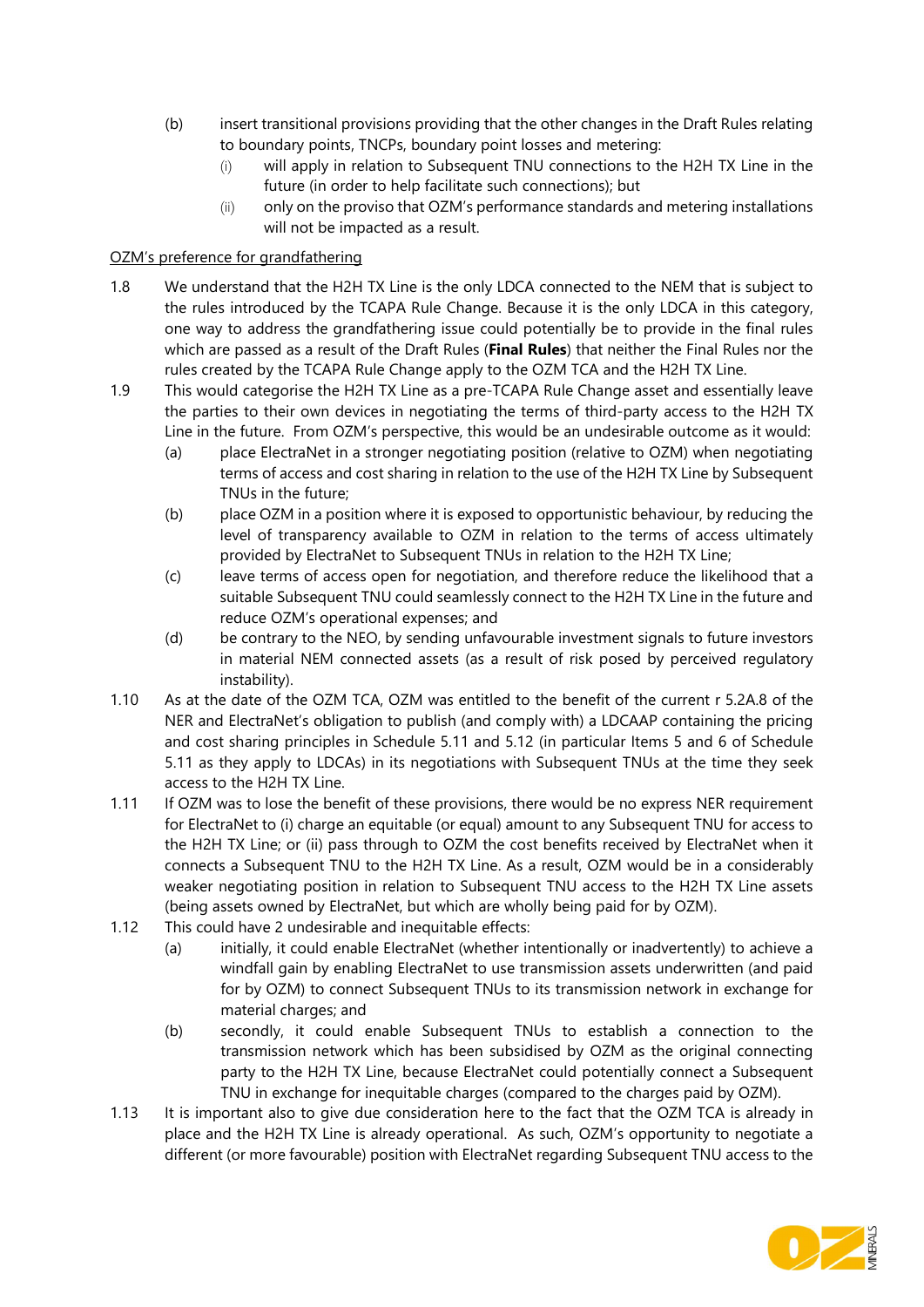H2H TX Line (or to award the LDCA BOOM scope to a different provider) and related cost sharing arrangements has passed.

1.14 It would be equally undesirable from OZM's perspective for the Final Rules (if they are the same as the Draft Rules) to apply to the H2H TX Line and the OZM TCA (as an alternative to the H2H TX Line being categorised as a pre-TCAPA Rule Change asset), because the Draft Rules do not expressly require the LDCA owner to contain pricing principles in its access policy for DNAs similar to those contained in Items 5 and 6 of Schedule 5.11 of the current NER. Rather, they seem to create further ambiguity in this regard by placing additional discretion on the TNSP, as per our submissions in Item 2 below, which are also relevant here.

## Suggested grandfathering rule

- 1.15 The H2H TX Line is an asset of great significance to OZM (and the NEM being the largest transmission asset constructed in South Australia for decades). Creating higher levels of LDCA owner negotiating power regarding the terms of access by Subsequent TNUs to the H2H TX Line, including by removing the pricing and cost sharing principles in Chapter 5 after it has been constructed, could quite easily result in unfair and inequitable outcomes for OZM as mentioned above.
- 1.16 In addition, we respectfully submit that changing the negotiating balance of power (and cost sharing provisions) in relation to the H2H TX Line without providing the relevant parties with the protection of adequate grandfathering would be contrary to the objectives and intent of the NEO, as the perceived regulatory instability arising as a result would discourage investment by private sector entities in high value or capex intensive electricity transmission assets in the future.
- 1.17 In order to avoid these undesirable (and likely unintended) consequences, subject to our comments in our covering letter and in Items 2.1 to 2.3 below, we submit that the Draft Rules must be amended to grandfather the OZM TCA and the H2H TX Line in a similar manner to the manner in which existing dedicated transmission assets subject to a connection agreement pre-30 June 2018 were grandfathered in the TCAPA Rule Change process.
- 1.18 This could be achieved in a large number of ways, however, given the H2H TX Line is the only NEM connected LDCA which needs to be grandfathered, the cleanest option (which would not impact on the remainder of the drafting contained in the Draft Rule) would be to insert a new, standalone, grandfathering rule into Chapter 11 of the NER which provides that:
	- (a) the Final Rule, insofar as is it replaces the existing LDCAAP requirements (i.e. the existing r 5.2A.8 and Schedules 5.11-12 of the NER as they apply to LDCAs) will not apply to connection agreements (and related LDCAs) which were entered into post 30 June 2018, but before the commencement date of the Final Rules; and
	- (b) the existing LDCAAP policy requirements (i.e. the existing r 5.2A.8 and Schedules 5.11- 12 of the NER as they apply to DCAs) in the rules which were created by the TCAPA Rule Change continue to apply to such connection agreements and related LDCAs (and LDCA services which are provided to Subsequent TNU using such LDCAs).
- 1.19 From a more 'operational' perspective, OZM has no material objections to the balance of the changes proposed in the Draft Rules regarding transmission network connection point location, metering points and loss factors applying to future connections to the H2H TX Line. We are generally supportive of these changes, which we agree will help to remove uncertainty surrounding the technical and operational issues these changes address.
- 1.20 OZM's key concern in this regard is ensuring the Final Rule does not in itself require OZM's existing performance standards, metering arrangements (or other technical or operational arrangements impacting its facility) to be changed upon the commencement of the Final Rule, resulting in additional capital or operational expenses to be incurred by OZM in connection with its facilities or the H2H TX Line.
- 1.21 As such, on the proviso that OZM's performance standards and current metering installations are not impacted as a result, we submit that the grandfathering provisions mentioned above

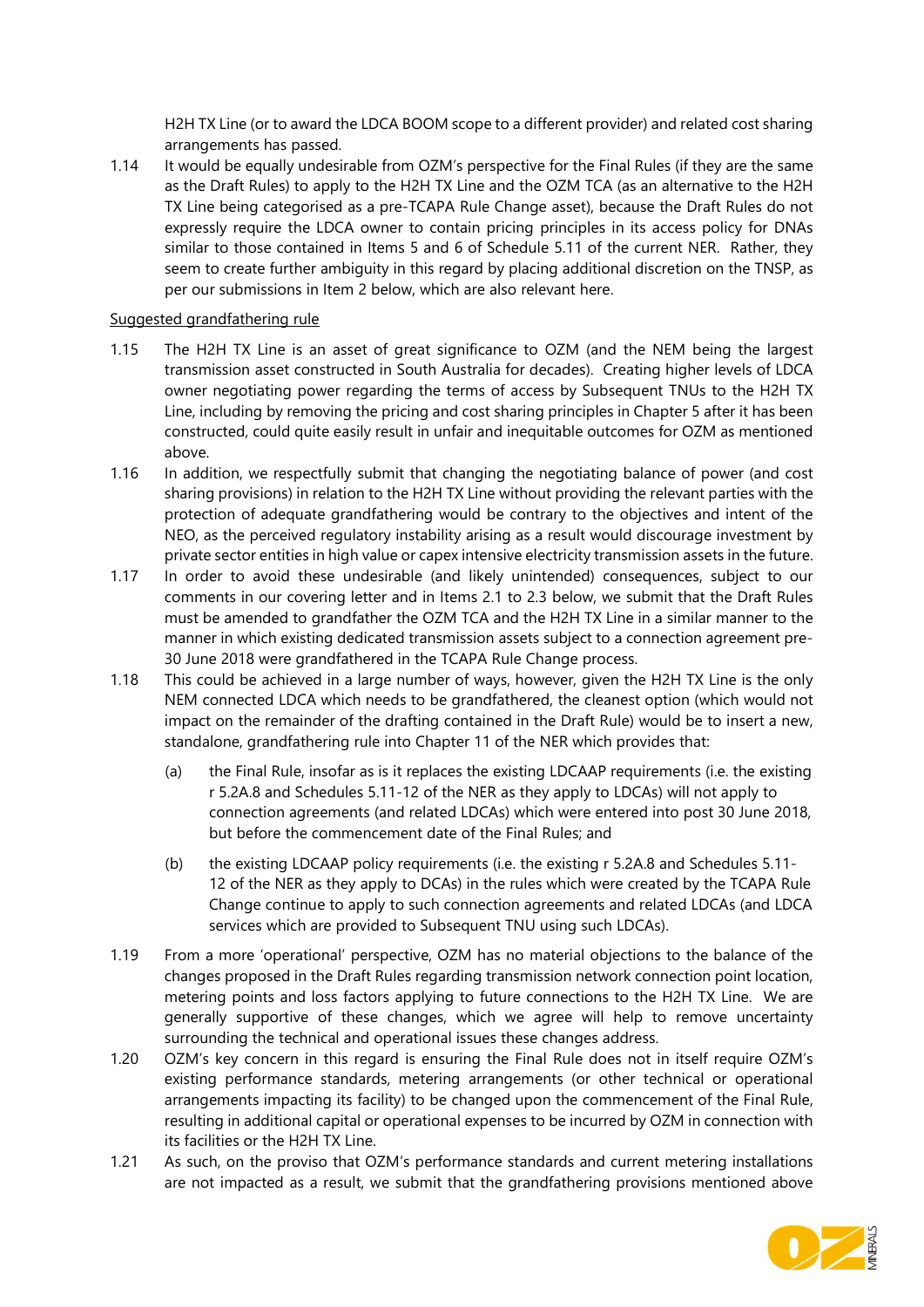should be accompanied by a transitional provision which provides that the 'grandfathered LDCAs' are included in the definition of "designated network asset" (and hence technically part of the "transmission network") for the purposes the new rules relating to these more operational issues if the AEMC is of the view this will help to facilitate Subsequent TNU access in the future.

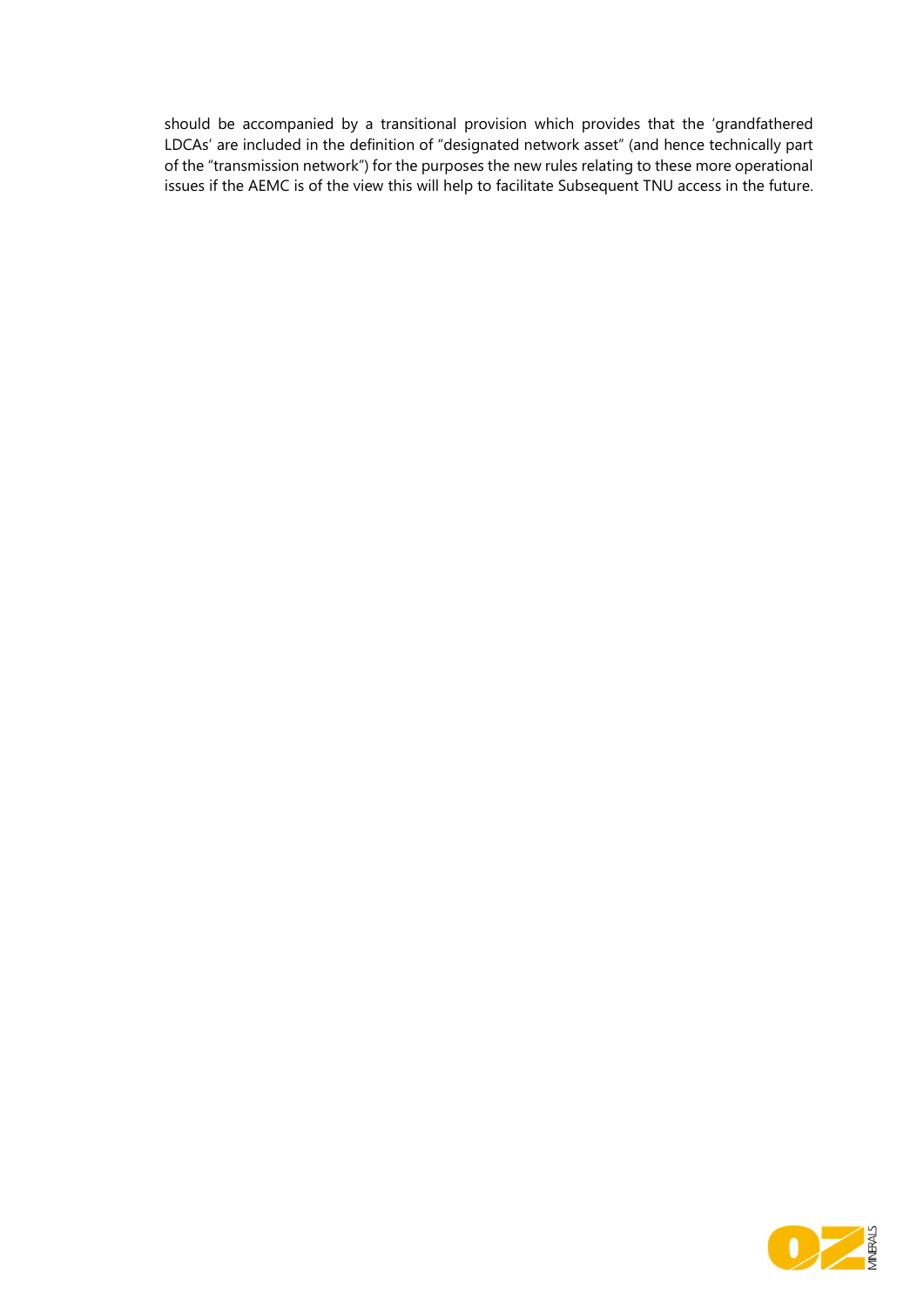## Item 2: Cost sharing and negotiation principles

## Facts/Background

- 2.1 The facts and background which apply to this Item 2 are largely the same as those set out in Item 1 above, so we have not repeated them here. Given the uncertainty regarding the AEMC's likely treatment of our submissions, we are compelled to make the broader submissions below regarding cost sharing and negotiation principles.
- 2.2 As noted in our covering letter, if our broader submissions on cost sharing and negotiation principles in this Item 2 were to be accepted by the AEMC and reflected in the new rules in order to provide OZM with certainty regarding equitable terms of future access and cost sharing requirements for the H2H TX Line and our other interests (such as existing performance standards and metering arrangements) were not detrimentally impacted, grandfathering may not be required to the extent set out in Item 1.
- 2.3 In this case, it could be more appropriate for a transitional provision to be contained in the Final Rules providing that the existing rules (including the LDCAAP requirements and cost sharing principles in Schedules 5.11 insofar as they apply to LDCAs) will apply until such time as ElectraNet has its new access policy approved by the AER and located on its website, when the transition over to the Final Rules may occur.

## OZM Submission

## Summary

- 2.4 Where the costs of constructing LDCAs (or DNAs) have been underwritten by a connecting party such as OZM (Foundation User), it is fundamentally important that any third-party access regime in relation to such assets protects the rights and interests of the Foundation User, by ensuring that the costs of such assets (i.e. Capital Charges and O&M Charges) are equitably shared between the Foundation User and all future users.
- 2.5 As discussed in the final determination for the TCAPA Rule Change, the third-party access regime in relation to LDCAs currently contained in the NER was introduced to enable whole of NEM investment efficiencies to be achieved by enabling third-party access to assets of significance. It was accepted at the time that appropriate cost sharing principles were required as part of such a third-party access regime in order to protect the interests of Foundation Users.
- 2.6 In search of simplicity, the Draft Rules seem to cut across this rationale, by removing the pricing and cost sharing principles (currently in Items 5 and 6 of Schedule 5.11) (Cost Sharing **Principles**) from the proposed third-party access regime which is contained in Chapter 5 of the NER for DNAs. OZM submits that this could quite easily undermine the integrity of the thirdparty access regime by creating inequitable outcomes and therefore discourage investment in DNAs across the board, which is contrary to the NEO.
- 2.7 It was also a key theme of the TCAPA Rule Change process that Chapter 5 of the NER should encourage greater competition in relation to the design, construction and ownership of certain transmission asset categories, including LDCAs. Whilst providing the TNSP with operational control of DNAs (and control of access policies relating to them) as proposed by the Draft Rules may make certain operational improvements to Chapter 5, if the Draft Rules are not appropriately balanced, they will also have the undesired effect of discouraging competition.
- 2.8 In order to promote and encourage efficient investments in transmission assets (wherever possible) adopting a whole of NEM approach, and in order to encourage competition in the market for designing, constructing and owning non-regulated transmission assets, (both of which are consistent with the purpose and intent of the NEO) we submit that the Draft Rules should be amended to (among other things as mentioned further below):
	- (a) include express provisions equivalent to those contained in Items 5 and 6 of the current Schedule 5.11 into the new Schedule 5.12 which the TNSP must comply with when they are granting DNA access to Subsequent TNUs; and

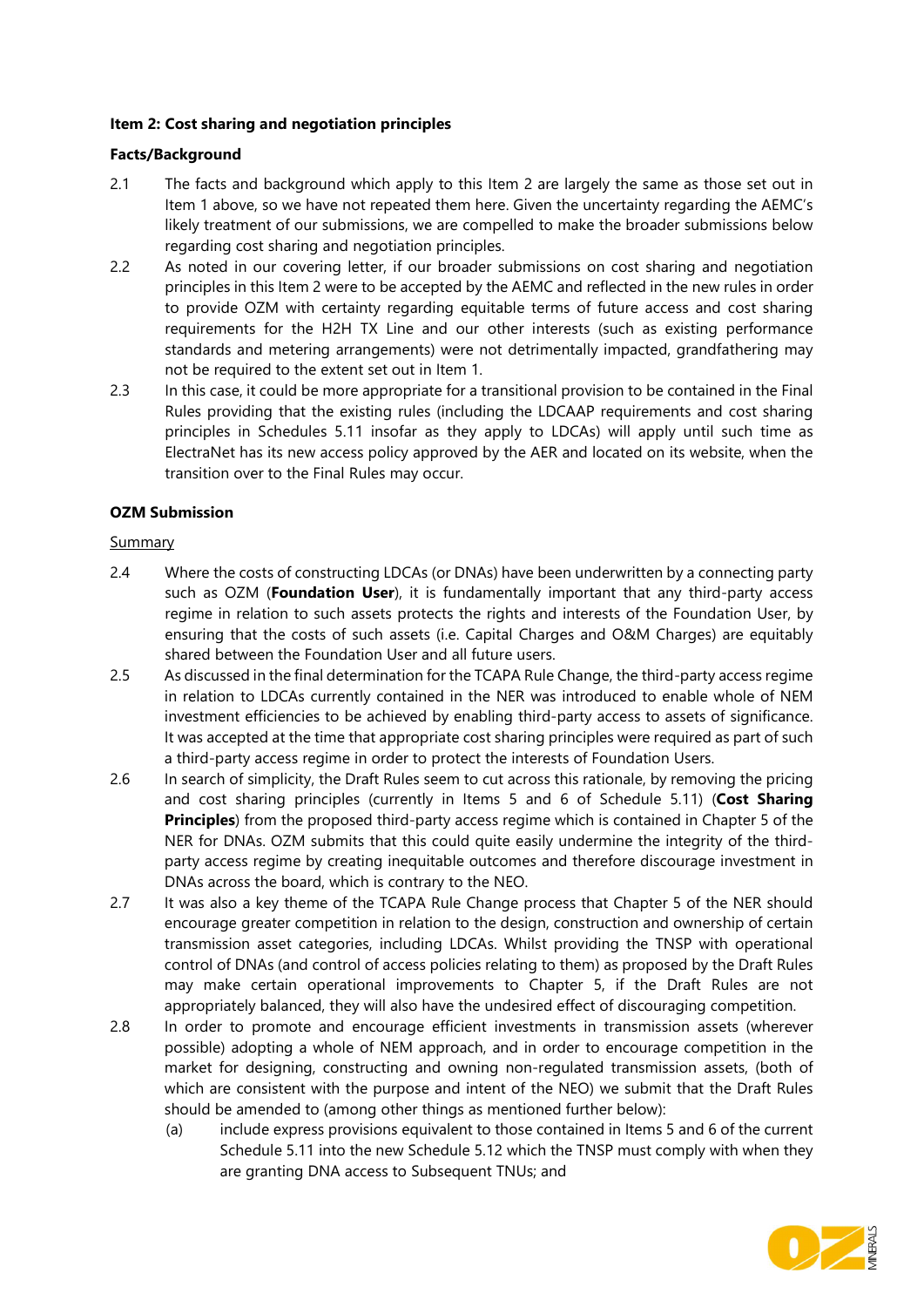(b) where the relevant DNAs are owned by a party other than the TNSP, amend the proposed r 5.2A.7 in the Draft Rules to require network operating agreements (NOAs) for DNAs to contain provisions which require both parties to the NOA to ensure compliance with the Cost Sharing Principles in the new Schedule 5.12 in relation to the DNA.

## Cost Sharing Principles in Schedules 5.11 and 5.12

- 2.9 Before the TCAPA Rule Change came into force (pre-30 June 2018), the NER (Old Rules) did not expressly define dedicated connection assets. Rather, the assumption under the Old Rules was that assets not used to provide negotiated transmission services or prescribed transmission services were purely non-regulated assets, which were severable from the transmission network and connecting parties were free to negotiate future access and cost sharing terms in relation to them.
- 2.10 Because no mandated third-party access regime applied in relation to such non-regulated assets (including assets that would today fall within the current definition of large dedicated connection assets), Foundation Users of such non-regulated assets were able to protect their rights and interests in such assets contractually, by effectively vetoing access by third-parties unless such access occurred on reasonably acceptable terms.
- 2.11 Assets used to provide negotiated transmission services on the other hand were not ''contestable' but they were subject to the open access regime in the Old Rules. As a result, the costs and prices for providing negotiated transmission services needed to be subject to the negotiation principles in Chapter 6A of the Old Rules, which included equivalents to the current Cost Sharing Principles, in order to facilitate equitable access and pricing outcomes as between TNSPs and connecting parties.
- 2.12 When the TCAPA Rule Change came into force, the Cost Sharing Principles in Schedule 5.11 (among other items) were expressly and intentionally 'carried over' into Schedule 5.12 of the NER, which is required to be complied with by a LDCA service provider (including a TNSP) where a third-party seeks access to LDCA services. These items were necessary, as the third-party access regime introduced by the TCAPA Rule Change effectively removed the Foundation User's rights to veto access contractually in order to negotiate equitable asset and cost sharing outcomes.
- 2.13 It was recognised by the AEMC at the time that a proper a framework to provide third parties with access to LDCA services (which included the Cost Sharing Principles) would promote the efficient investment on a whole of NEM basis. In this regard, although LDCA assets were unlikely to be assets of 'national significance' for the purposes of the Competition and Consumer Act 2010 (Cth), certain LDCAs were likely to be 'significant enough' to warrant similar treatment.
- 2.14 In order to understand the rationale as to why the Cost Sharing Principles were included in the third-party access regime for LDCAs, the overarching principles necessary for balancing the rights and interests of the parties involved need to be considered. These overarching principles that appear to have been relevant when the LDCA regime was created are as follows:
	- (a) a third-party access regime for significant transmission assets was deemed to be necessary to encourage efficient NEM wide investment in transmission assets (including, where possible, assets underwritten by a Foundation User);
	- (b) in the absence of such a regime, a Foundation User would not likely be incentivised to grant third-party access to such transmission assets, which in itself would not always promote the most efficient investment outcomes;
	- (c) as a result, the decision was made to provide that the owner of such assets (which would often be a party other than the Foundation User) must provide third party access to such assets where certain defined requirements designed to protect the Foundation User were met;
	- (d) because the rights of the Foundation User (and its ability to negotiate freely on terms of Subsequent TNU access) were prejudiced by the third-party access regime, it was

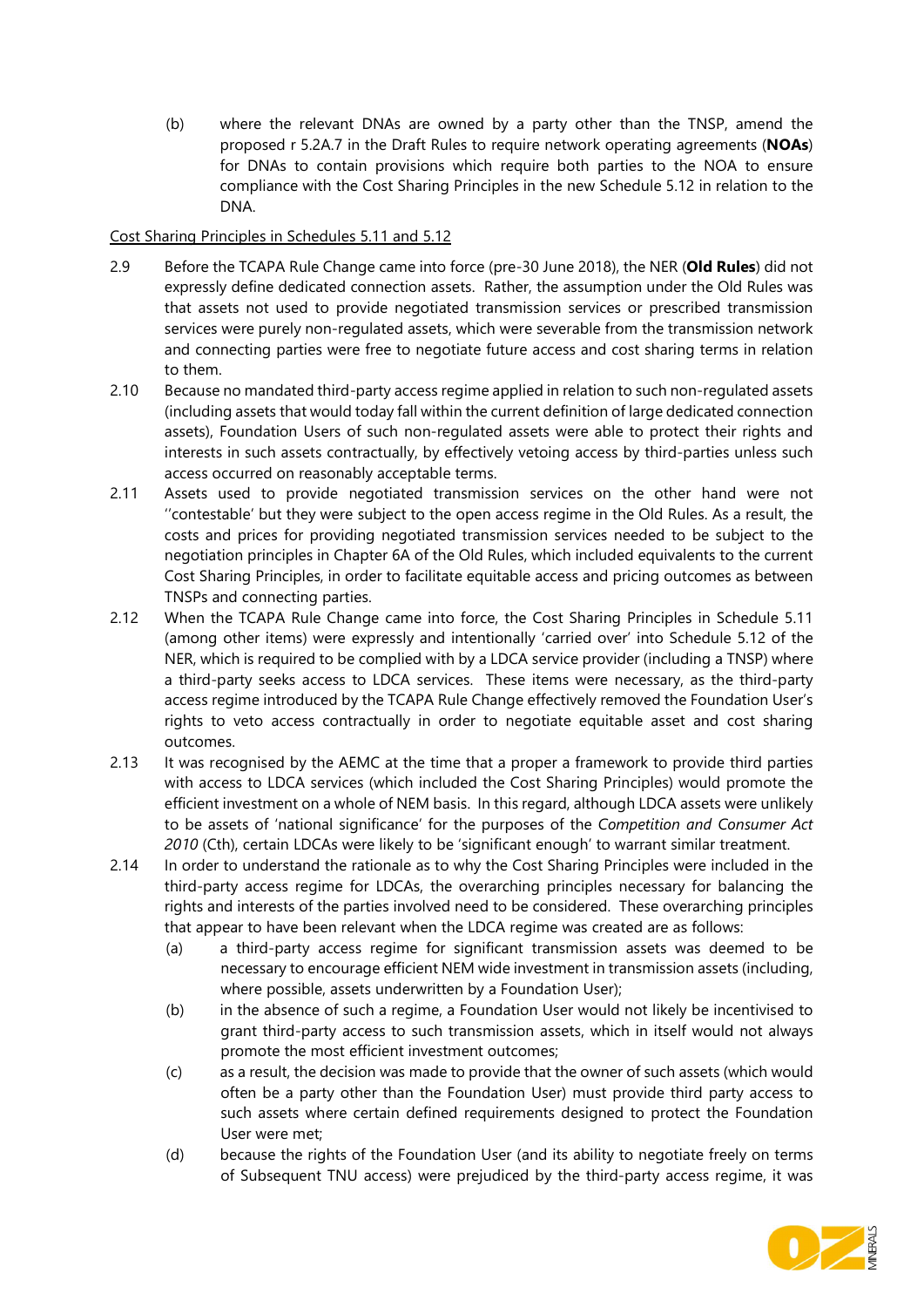necessary to impose the Cost Sharing Principles on the LDCA owner to prevent inequitable outcomes; and

(e) this was analogous to a situation where a party essentially funded an asset used to provided negotiated transmission services, where the open access regime in respect of such assets had the similar effect of preventing the Foundation Customer from vetoing access.

## Position in the Draft Rules regarding cost sharing

- 2.15 As they currently stand, the Draft Rules appear to have removed the Cost Sharing Principles contained in Schedule 5.11 from the equivalent provisions relating to third-party access to services using DNAs in the new Schedule 5.12. As an alternative, they appear to:
	- (a) provide that the TNSP (as operator of the DNA) "may" contemplate in their access policy for DNAs a methodology for cost sharing by Subsequent TNUs as part of the mechanisms proposed by the TNSP to ensure that the interests of the initial connected party are protected (proposed r 5.2A.8(c)(4)); and
	- (b) where the DNA is to be owned by a third-party, provide that the TNSP is required to contain a provision in the NOA which enables "relevant amounts" that the TNSP has collected for connection to the DNA to be paid to the DNA owner in accordance with the TNSP's access policy (proposed r 5.2A.7(e)(7)).
- 2.16 In our view, the express Cost Sharing Principles in Schedule 5.11 are fundamentally important to protect the interests of Foundation Users (where the DNAs are owned by the TNSP or a thirdparty) and without them, a third-party access regime for non-regulated assets should not be contained in the NER. Although the intent of the special access regime as mentioned in the draft determination for the Draft Rules is to protect Foundation User, we believe it to be unworkable to replace the express obligation imposed on the DNA owner to comply with the Cost Sharing Principles with a discretion on the TNSP 'to do the right thing'.
- 2.17 For all current intents and purposes, because the relevant assets are non-regulated, DNA owners (including TNSPs, who will have the negotiation power balance in their favour at the onset, and when Subsequent TNU's seek access) need to be viewed as competitive entities capable of taking opportunistic courses of action to increase their profits. It cannot be consistent with the objectives of the NEO to strip the Foundation User of their power to negotiate terms of future access to a DNA where the costs of such an asset has been wholly underwritten by the Foundation User, whilst at the same time:
	- (a) providing the TNSP with a greater ability to derive windfall gains by providing Subsequent TNUs access to the DNA without needing to comply with the Cost Sharing Principles; and
	- (b) providing Subsequent TNUs with the ability to obtain grid access which has quite possibly been subsidised by the Foundation User.
- 2.18 In our view, replacing the Cost Sharing Principles with provisions mentioned in Item 2.15 above places an unacceptable amount of discretion (as to the methodology for sharing costs and the methodology for protecting the Foundation User's interests when third-party access to assets of significance is granted) in the hands of the TNSP and therefore creates too much of a margin for the Foundation User's interests to be prejudiced (and/or for other parties to take advantage of the Foundation User's initial investment).
- 2.19 If any party involved should have discretion in its favour to benefit from connecting third parties to a DNA, our view is that it should be the Foundation User who has paid for the entire project, and not the TNSP solely because it has operational control of the transmission network. This is not consistent with the statement in the new r 5.2A.2(b)(8) which is proposed in the Draft Rules and will not always be conducive to efficient NEM-wide investment outcomes.

#### Impact on competition

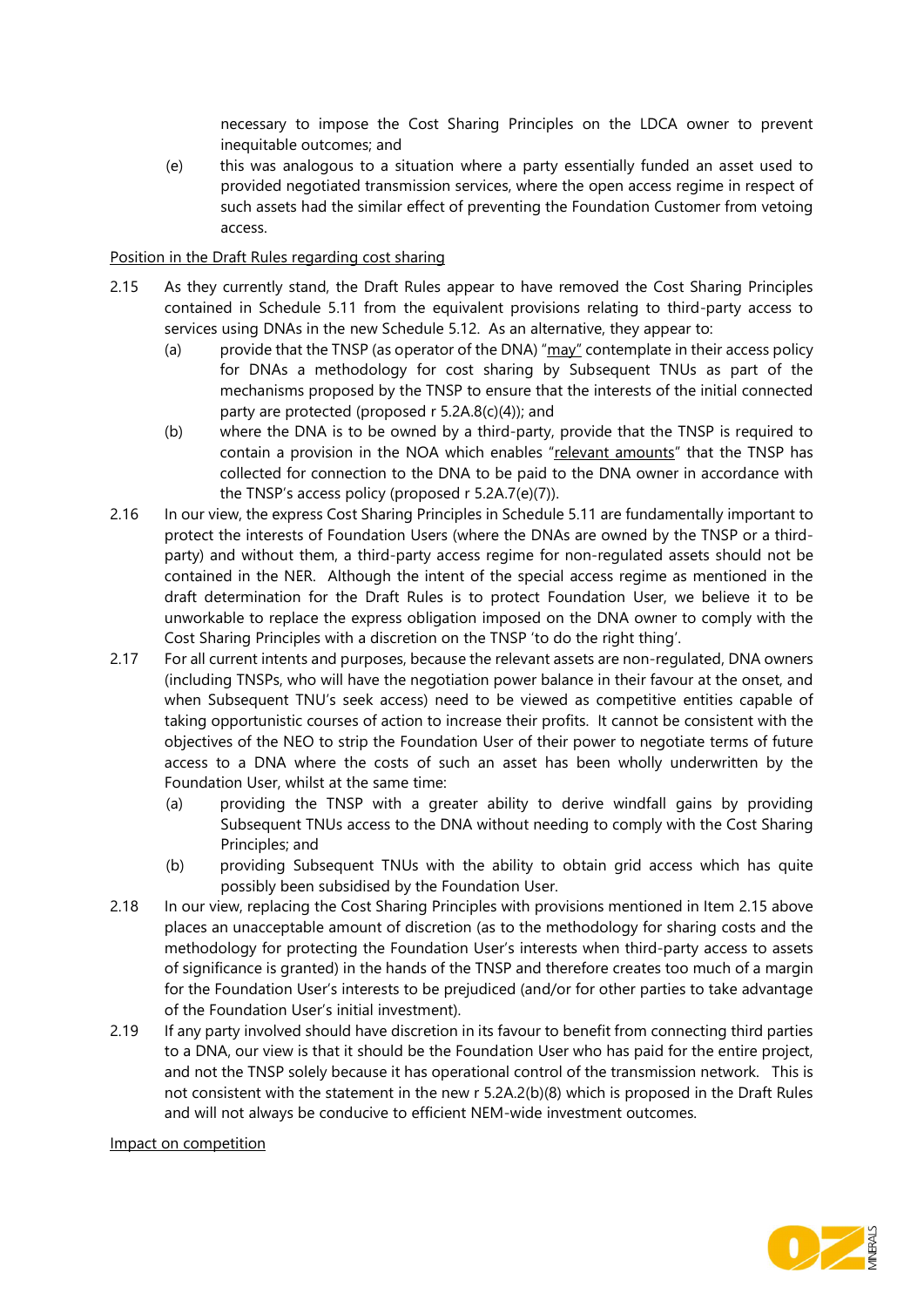- 2.20 As mentioned above the impact that the new DNA third party access regime will have on competition needs to be properly considered as part of this rule change process. One of the main benefits of the separate registered participant category for LDCA service providers, was that third party LDCA service providers were able to keep their affairs (including pricing and commercials) private and separate from the primary TNSP.
- 2.21 Under the new regime that is proposed, the primary TNSP appears to have the right to connect Subsequent TNUs to a DNA and pass through amounts it collects from the Subsequent TNU for access to the DNA in accordance with the TNSP's access policy. This seems to discourage competition in the market for designing, constructing and owning DNAs for the following reasons:
	- (a) it seems to provide the TNSP, which will invariably be a competitor of a third-party DNA owner, to negotiate the charges that will be charged for access to the third-party DNA owner's asset, provided that the access policy of the TNSP has been complied with, which potentially enables the TNSP to profiteer from third-party DNA owner's assets; and
	- (b) if the third-party DNA owner was able to negotiate suitable protections in this regard into the relevant NOA, this may well require the third-party DNA owner to share sensitive information with the primary TNSP (which will invariably be its competitor) regarding its pricing and cost sharing methodology.
- 2.22 This creates additional complications that need to be resolved in the Draft Rule, with the simplest solution seemingly being that where the DNA is owned by a third party DNA owner, the Cost Sharing Principles should apply equally to the TNSP and the third-party DNA owner, with the net effect being that all costs of DNAs (and related DNA services) are to ultimately be spread equitably between the Foundation Customer and all Subsequent TNUs.
- 2.23 We assume such a cost sharing requirement would extend the contestable scope only (i.e. design, build and ownership of the DNA) as the costs associated with the non-contestable scope (i.e. O&M of the DNA) would already need to be shared by the TNSP between the Foundation User and Subsequent TNUs in accordance with the requirements of Schedule 5.11, which expressly applies to such non-contestable services by virtue of the proposed r 5.2A.4(b).
- 2.24 Where the TNSP is to collect charges from Subsequent TNUs which are to be passed through to the third party DNA asset owner in accordance with the proposed r 5.2A.7(d)(7), in order to limit the impact of the Final Rule on competition, it would also be necessary to include a methodology in the NOA to enable the TNSP and the third party DNA agree to the amounts which are to be recovered and passed through to the DNA owner without the need for the DNA holder to disclose its existing pricing model for the charges made to it by the Foundation Customer.

## **Submission**

- 2.25 Our comments and observations in this Item 2 highlight a number of challenges that arise when balancing the interests of the TNSPs, their competitors, Foundation Users and Subsequent TNUs.
- 2.26 However, where the NER interferes with the fundamental rights of Foundation Users by removing their ability to negotiate suitable outcomes regarding third-party access to DNAs they pay for, by their nature, such assets become 'quasi-regulated' and the income which is able to be derived by the owner of such assets needs to also be appropriately regulated to avoid unjust outcomes and to encourage efficient investment.
- 2.27 We submit that in order to address these issues, and continue to promote cost competitive and efficient investment in the NEM (which will become even more relevant in the near future with the impending development of renewable energy zones (REZs) and REZ hubs etc.) the Draft Rules should be amended to:
	- (a) expressly include provisions equivalent to those contained in Items 5 and 6 of the current Schedule 5.11 in the new Schedule 5.12 which apply in the context of third-party access to DNAs; and